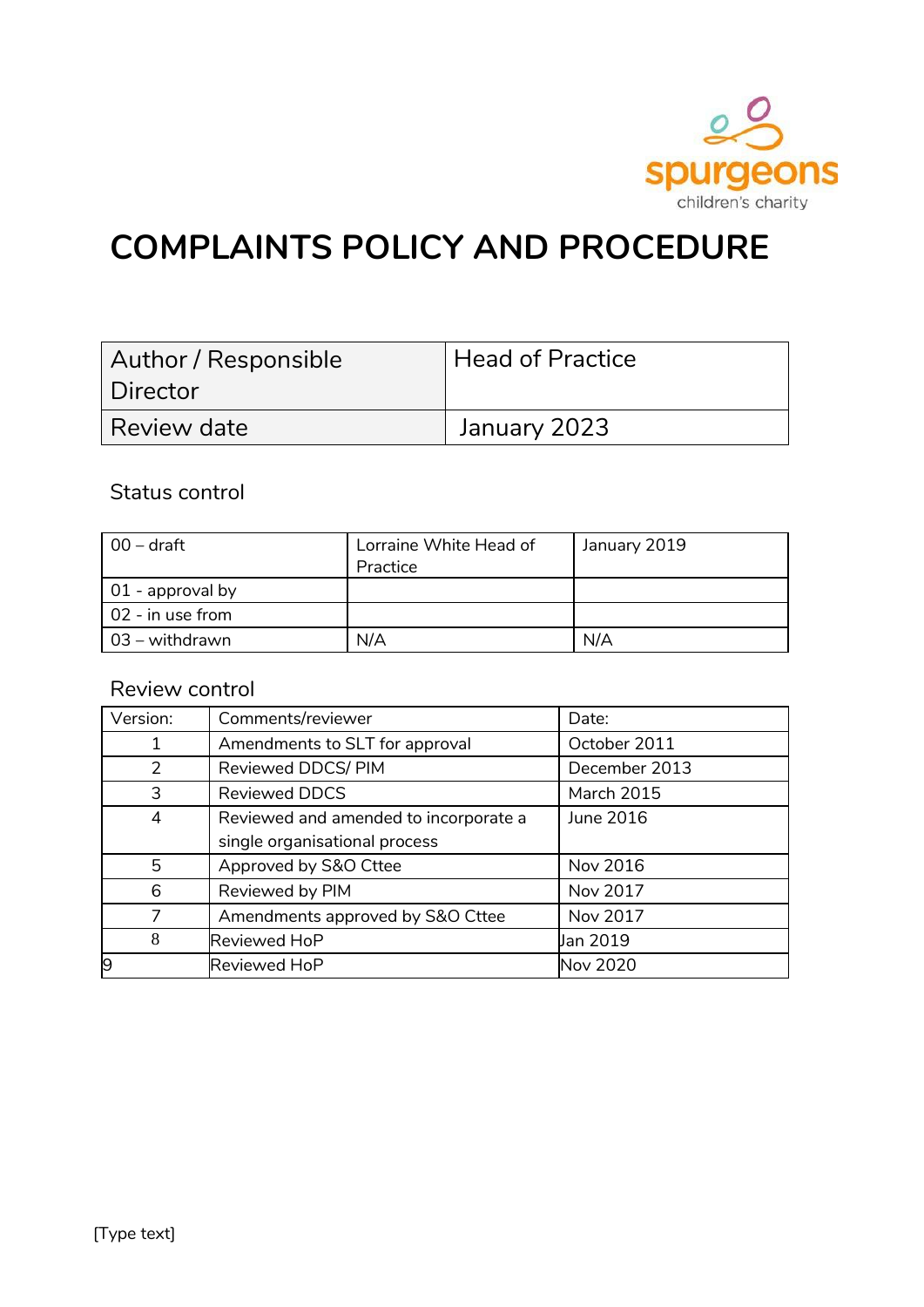# **PART ONE: COMPLAINTS POLICY**

#### **1 Introduction and Definition**

Spurgeons strives for high standards in all of our work to help support children, young people and families and welcomes feedback from all those who come into contact with our organisation. The experience of all users, individuals, donors, grant funding bodies, corporates, members of the public and professional bodies is viewed as a positive opportunity to monitor the services we provide and reflect upon how they can be improved.

These views may be expressed as

- Compliments
- Comments
- Complaints

A **compliment** is an expression of satisfaction and may be made about a service received, an individual, a team or a particular piece of work

A **comment** is an idea which is passed on to us – it may be a suggestion for a way in which we can do something better or just an observation from an external point of view. If deemed appropriate, an individual making a comment should be made aware of Spurgeons complaints policy and of their right to make a complaint.

# Service users are encouraged to give feedback through posters displayed in each service, by feedback postcards and feedback boxes.

Any verbal or written compliment or comment will be recorded by the member of staff receiving it and passed to the appropriate manager. A member of staff who is identified as being the subject of or contributing to a compliment will be notified directly and feedback on compliments will be shared with employees at appropriate times through the line management structure.

A **complaint** is an expression of dissatisfaction by a user, individual, donor, grant funding body, corporate, member of the public or professional body whether it is justified or not, and can be raised against any aspect of the service we provide to children, young people and their families or as part of Spurgeons wider role in supporting children and their families.

This policy describes how a complaint can be made and is underpinned with guidance and legislation which includes the Children Act 1989 and 2004, Children and Families Act 2014, Working Together 2018, Data Protection Act 2018, the Fundraising Standards Board (FRSB), and UK Code of Broadcast Advertising (BCAP).

For further guidance on these documents or if you feel Spurgeons has not taken a complaint seriously please refer to the most up to date guidance from the Charity Commission see<https://www.gov.uk/complain-about-charity>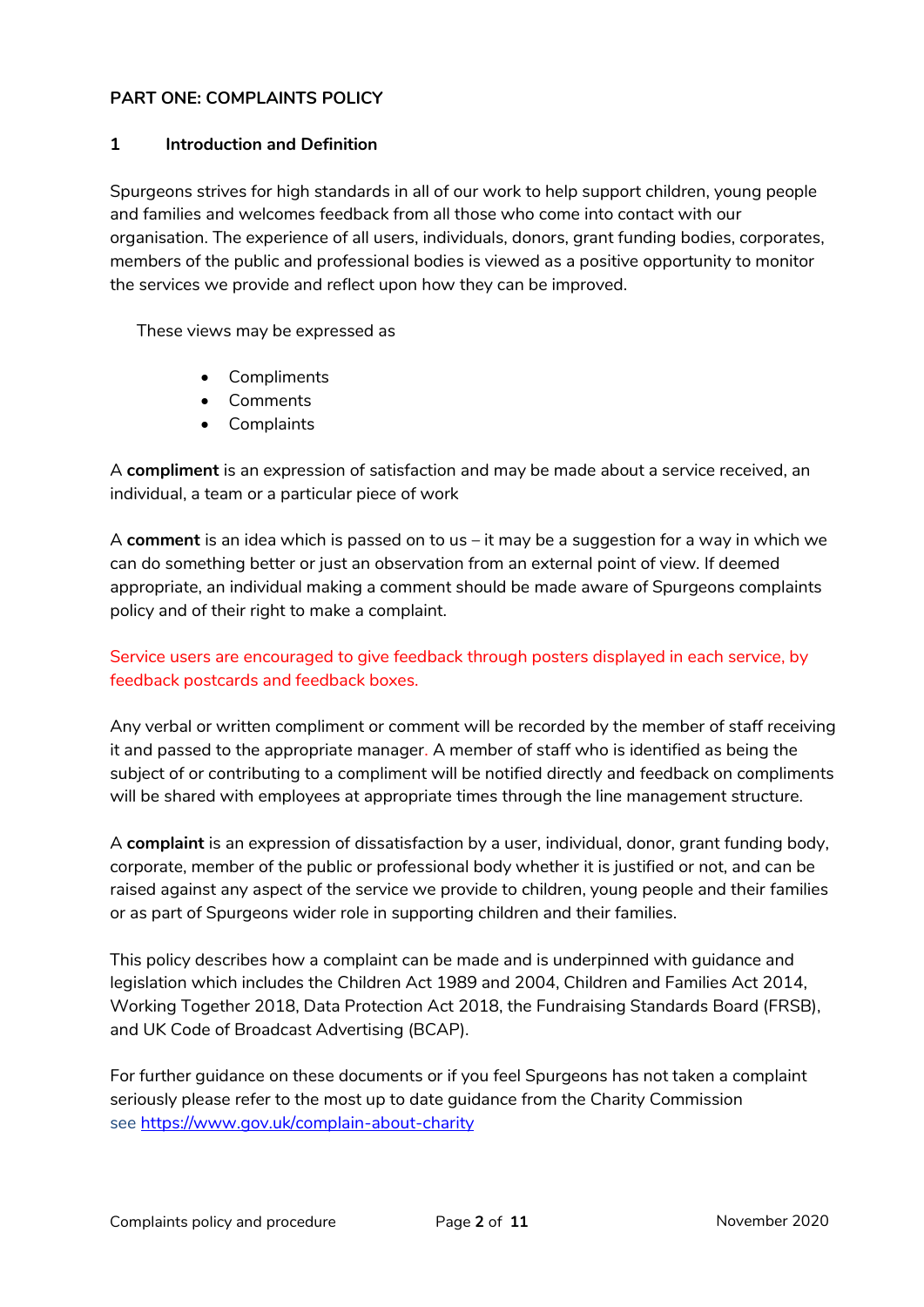Spurgeons will ensure that people's views are taken seriously, listened to and taken account of and the ways of dealing with complaints are straightforward. We undertake to investigate thoroughly and fairly any complaint we receive and will provide:

- clear information about how to make complaints, is available both online [\(www.spurgeons.org\)](http://www.spurgeons.org/) and in our services and office bases
- a response at the point of contact wherever possible
- the name of the person the complainant is dealing with
- a written response to enquiries within 72 hours of receipt

# **Who can complain?**

- Any person who receives, or has received, a service from Spurgeons (service user)
- Anyone who has a sufficient interest in that person's welfare, acting on their behalf. This includes parents, relatives, friends and professionals
- Any person acting on behalf of an organisation which has provided a service to or received a service from Spurgeons
- Any individual, group or grant funding body who has been approached to support Spurgeons or does support Spurgeons either financially or gift in kind,

# **What can a complaint be about?**

There is no definite list of what can or cannot constitute a complaint. The following are examples only:

- an unresolved problem
- the quality or appropriateness of a service
- the delivery or non-delivery of a service
- practice
- decisions or the implementation of decisions
- policies and/or procedures
- allocation and use of resources
- failure to consider or uphold a service user's rights
- practice or decision which a service user considers to be unfair or to have adversely affected them
- receiving inappropriate/excessive direct mail
- concerns with fundraising materials either content or imagery
- noncompliance with data protection

If there is an opportunity to manage the situation informally and resolve the issue before it becomes a formal complaint and it is to the satisfaction of the complainant, then this must be a first course of action.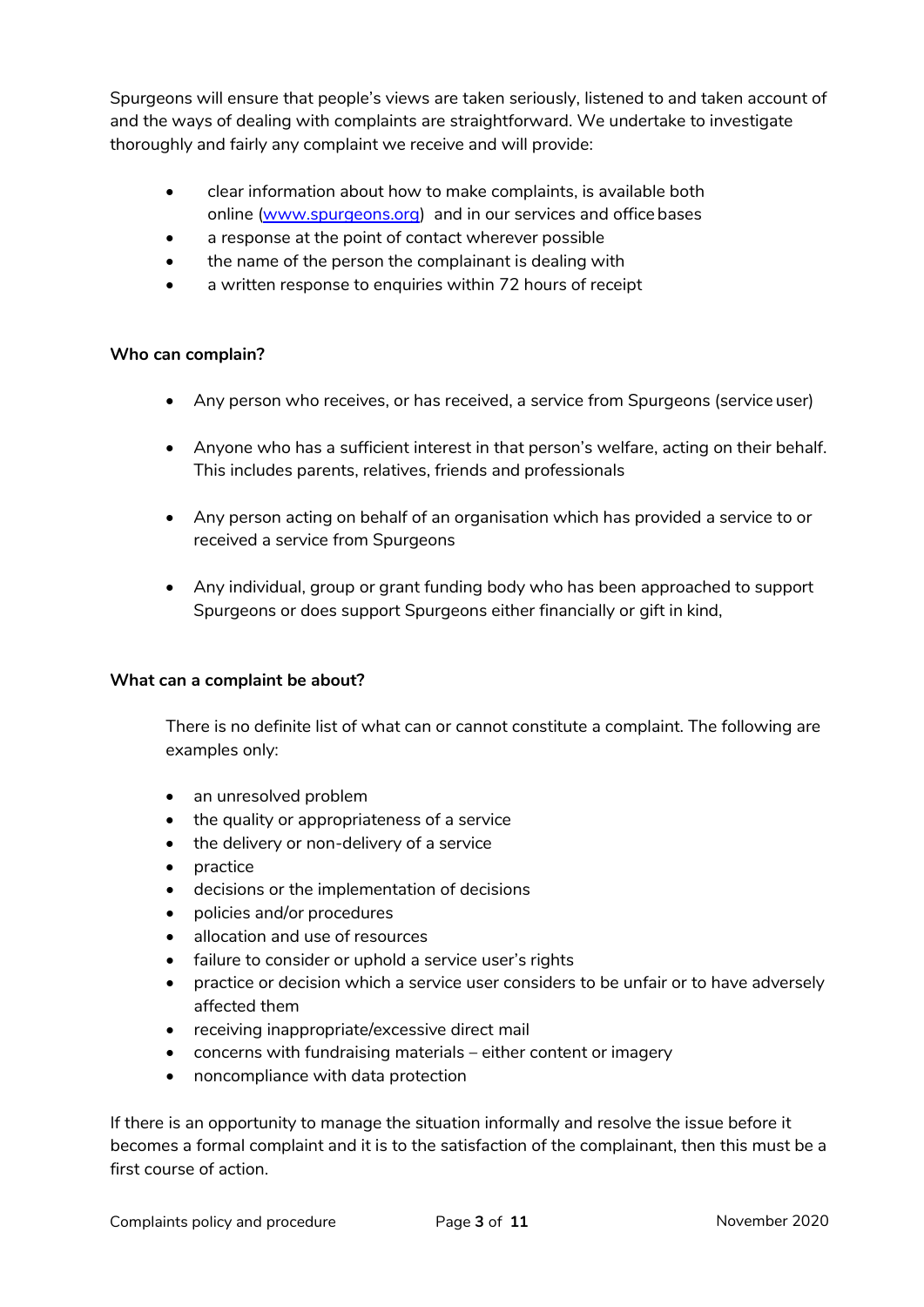#### **Timescales**

There is no time limit within which a complaint can be made.

The complaints procedure operates to the following timescales:

Written acknowledgement : Within 48 hours of receipt unless that time period includes a weekend or bank holiday

Stage One: Resolution within 28 days (wherever possible) of receipt of complaint by the Investigating Officer Stage Two: Resolution within 28 days (wherever possible) of receipt of

appeal by the Appeals Officer

Every complaint must be notified to a member of management within 24 hours and to a Regional Manager/Equivalent Manager or 'Head of' within 24 hours. The complainant must be contacted in writing/ or by email within ? of receipt, acknowledging their complaint and advising them (if possible) of the person who will be investigating and of the timescales.

# **Contracts and Service Level Agreements**

Where a service contract or service level agreement specifies that the complaints procedure of the contractor, local authority or other public body should be used by contracted services, Spurgeons will comply with this requirement. In this case the Children's Services Manager (CSM) / Children's Services Lead (CSL) should agree with the Regional Manager/Equivalent Manager or' Head of' those requirements of Spurgeons policy and procedure which should be followed in addition to the contractor's policy, including logging on Spurgeons complaints record form and the organisational complaints register.

Where required by service contracts or service level agreements, Spurgeons will inform the contractor, local authority or other public body of the incidence and outcome of complaints in relation to the contracted service.

#### **Safeguarding concerns and complaints**

Where a complaint is made about the behaviour or practice of a member of the workforce (either past or present) which has implications for the safety and well being of children and young people, including where an allegation of abuse against a child or young person is made, **the complaint/allegation will be dealt with within Spurgeons Safeguarding Policy and Child Protection Procedures**. As soon as possible after receipt of the information, the staff member should inform their immediate line manager. For Children's Services the Regional Manager/Equivalent Managerwill immediately inform the Head of Practice and Head of People. For Central Services, the Head of People will be informed. The Deputy Chief Executive Officer will be informed in all cases by either the Head of People or Head of Practice. Where the Safeguarding Policy and Child Protection Procedure is put into operation, the complaints

Complaints policy and procedure Page **4** of **11** November 2020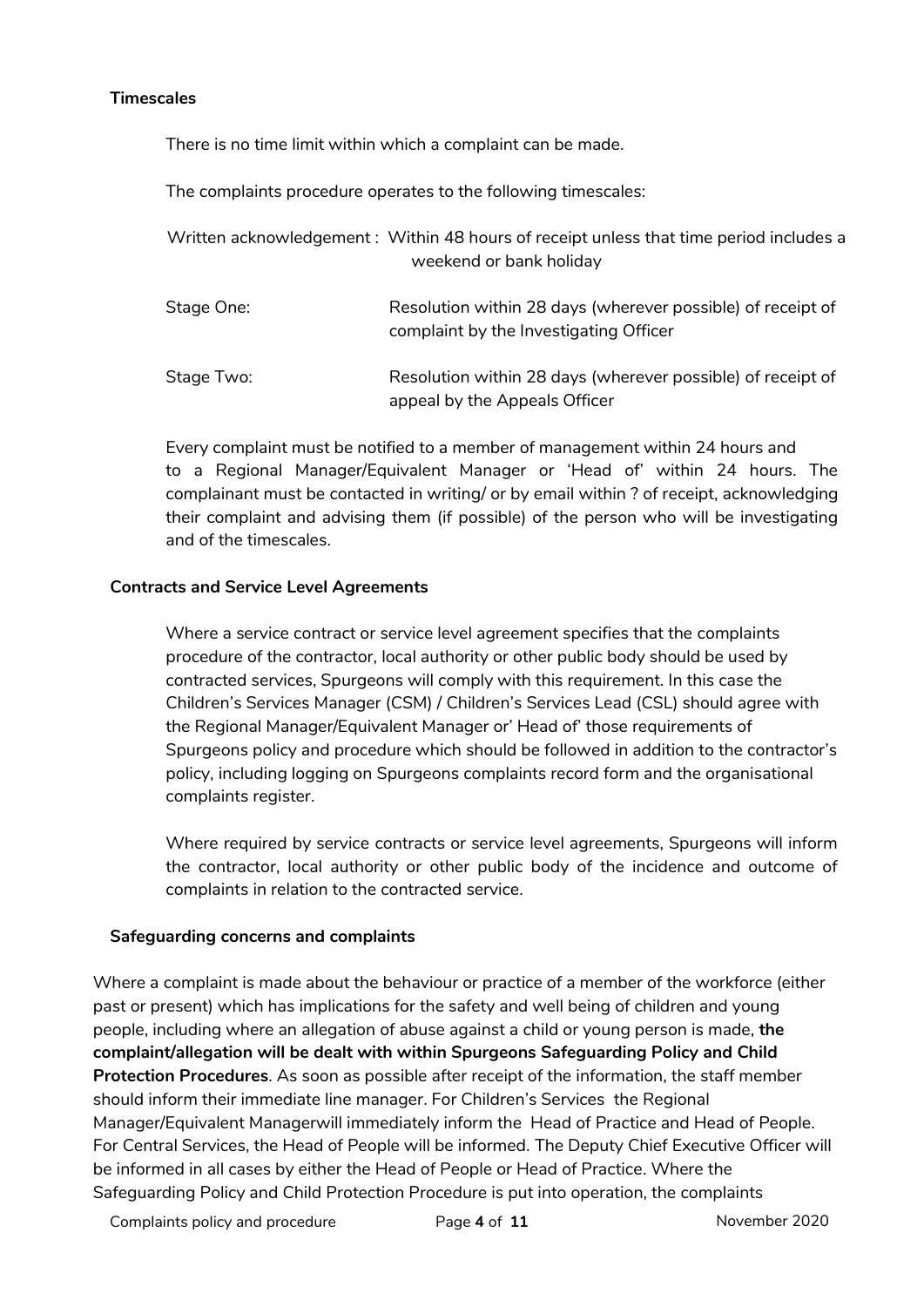procedure will be suspended. The Complaints Record Form will record this decision and will be authorised by the Regional Manager and Head of People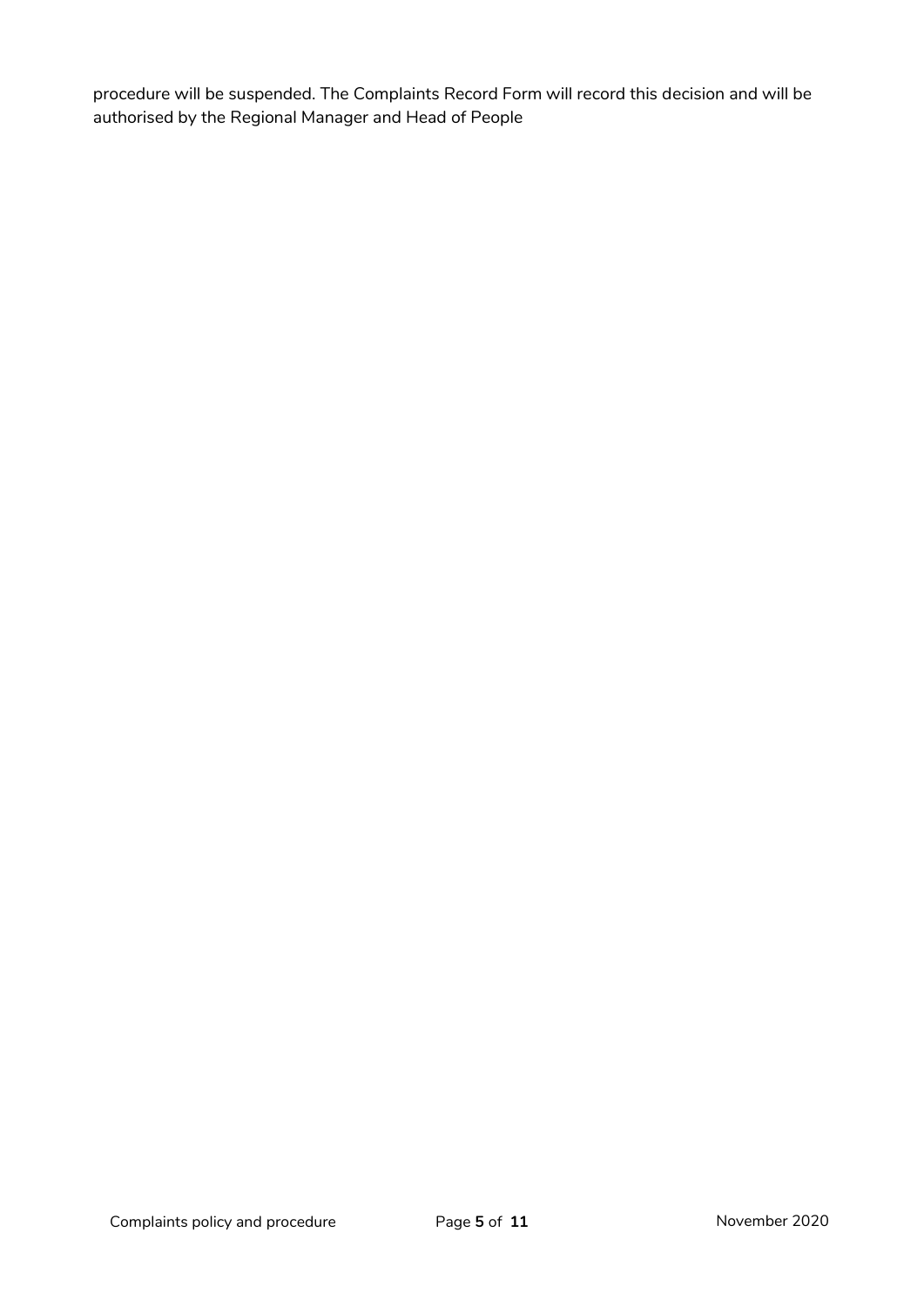before forwarding to Data, Insight and Evidence team for recording on the organisational complaints register and final sign off by the Head of Practice.

# **PART TWO: COMPLAINTS PROCEDURE - FOR ALL COMPLAINTSRECIEVED**

# **Stage 1 – Management of all Organisational Complaints**

#### **1 Receipt of complaints**

- 1.1 All Spurgeons workforce will in the first instance respond to complaints by:
	- always taking complaints seriously
	- attempting to resolve the issue informally in the first instance wherever possible.
	- Making a written record of the complaint
	- Keeping a log of any actions and outcomes
	- Keeping the complainant informed

If this is not possible and /or not appropriate or the complainant wishes to make a formal written complain, then the member of staff must:-

- explain the Spurgeons Complaints policy and procedure
- give or send the complainant a Complaints Leaflet
- invite the complainant to put their complaint in writing and support them in doing so if required
- take the complainant's name and contact details

Staff members will inform their Line Manager within 24 hours, giving the name and contact details of the complainant, a completed Complaints Leaflet where this has been completed and a summary of the complaint. The Manager will complete a Complaints Record Form and forward this to the Data, Insight and Evidence team [\(complaints@spurgeons.org\)](mailto:complaints@spurgeons.org) for logging

The Manager will send written acknowledgment to the complainant within 72 hours of receipt of the complaint or sooner if possible. A pro forma letter of acknowledgment is provided at Appendix 1.

1.2 Where a complaint is received by a service/function the manager will inform their Regional Manager/Equivalent Manager or 'Head of' within 24 hours of receipt of the complaint. The Regional Manager/Equivalent Manager or 'Head of' will appoint an appropriate person to investigate the complaint.

The Regional Manager/Equivalent Manager or 'Head of' may investigate the complaint as investigating officer where:

• a complaint is deemed to be significantly serious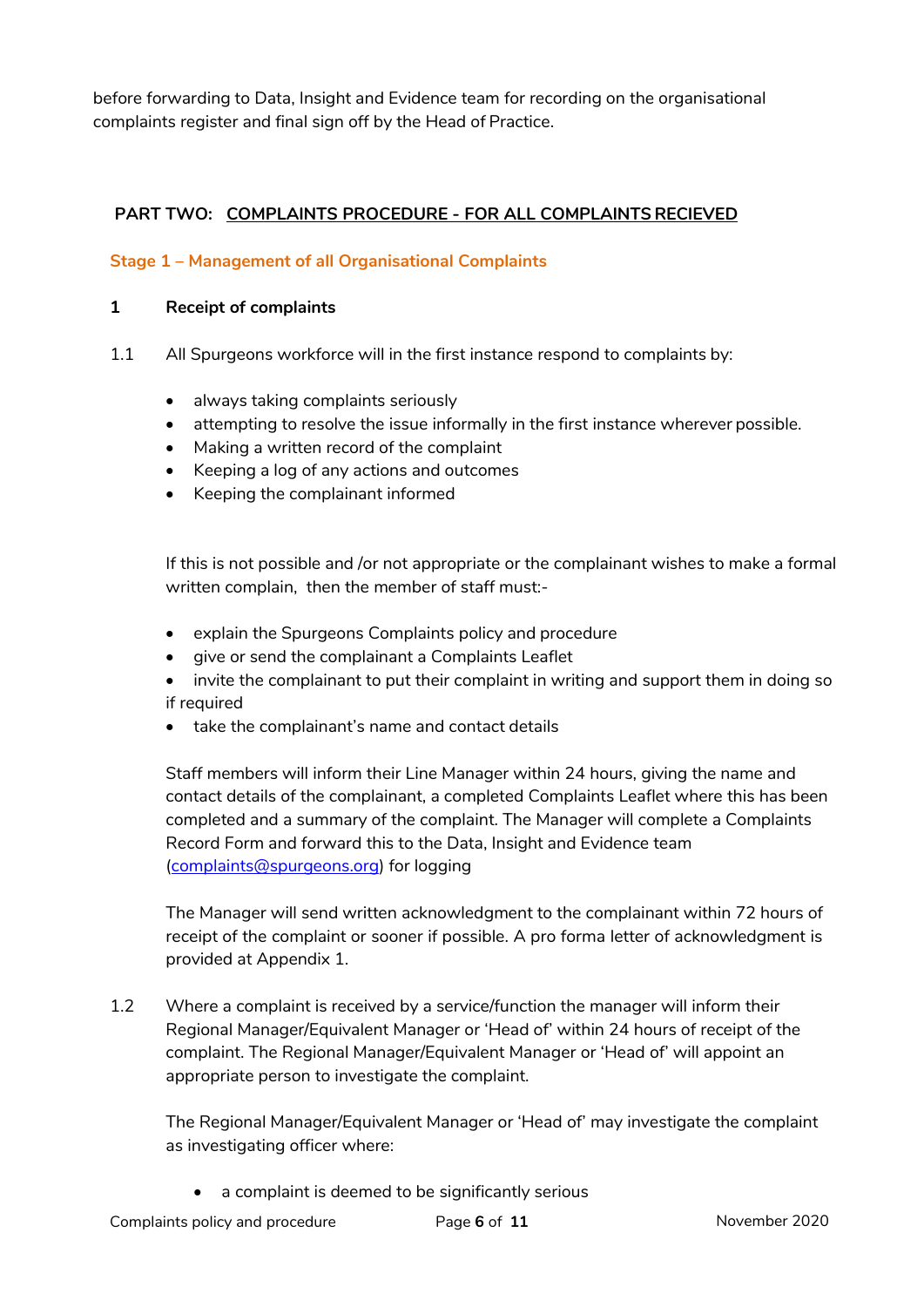- a complaint is received about a service or departmental manager
- a complaint is made about organisational policy
- a complaint is made on behalf of an organisation with which Spurgeons has a service or other contract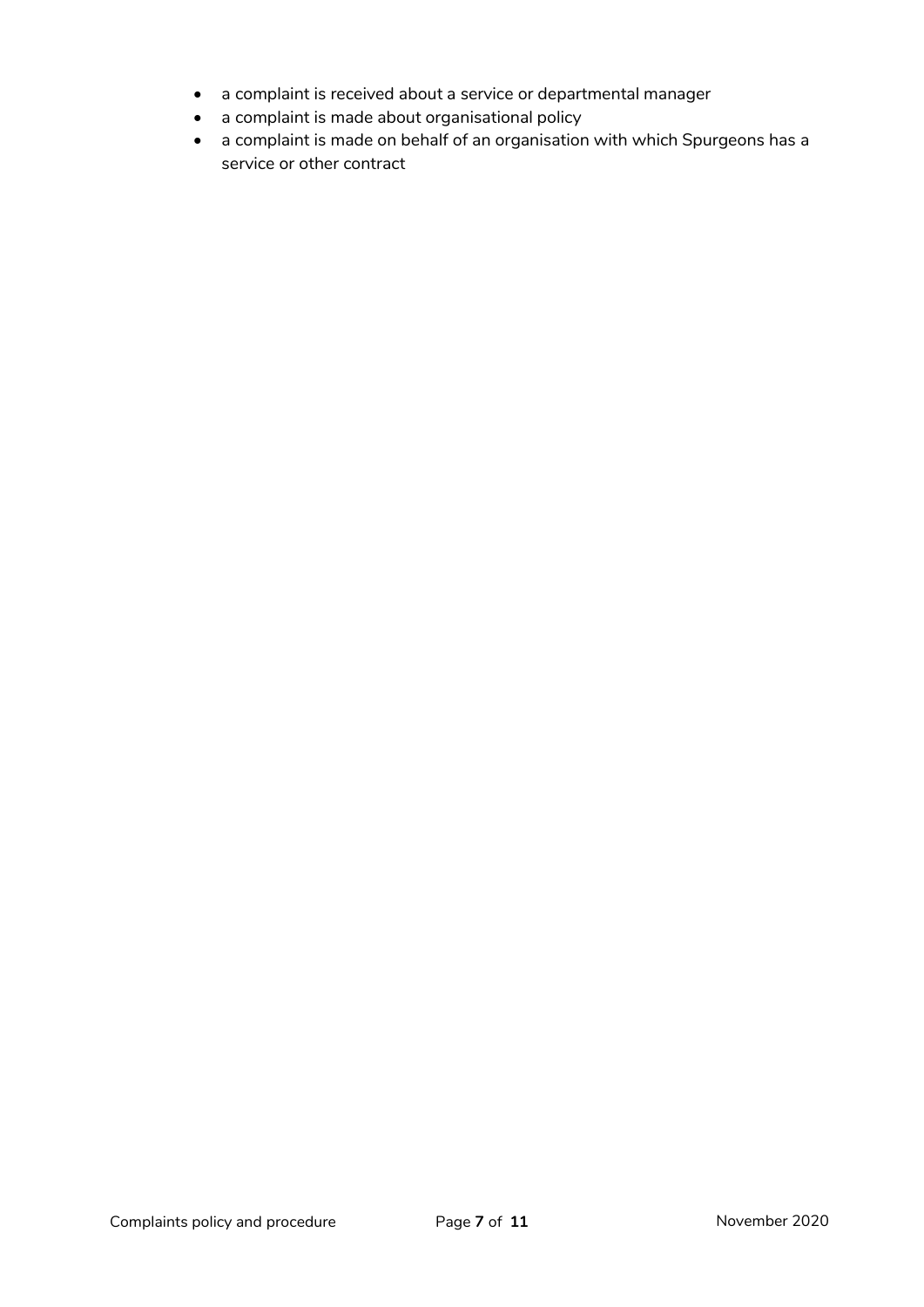- a complaint is received which may influence the public reputation of the organisation
- $\bullet$  a complaint is received that a donors wishes are not being adhered to either communication frequency/method etc

As a principle, Spurgeons will operate the appointment of an investigating officer at the lowest safest and most appropriate level of management.

1.3 On receipt of a complaint, or at any time during its investigation, if in the opinion of the investigating officer there is or could be a conflict of interest; s/he will discuss the matter with their line manager. If, in the opinion of the Regional Manager/Equivalent Manager or 'Head of', if there is a conflict of interest, s/he will appoint a different investigating officer.

# **2 Investigation of complaint**

- 2.1 Within 3 working days of appointment, the investigating officer will write to the complainant to inform them that s/he will be looking into their complaint and proposing a meeting to try to resolve the complaint.
- 2.2 The investigating officer will:
	- agree the content of the complaint with the complainant to ensure a common understanding
	- ensure that the complainant is aware of his/her rights and the range of options and procedures available for resolving the complaint
	- notify either the service/function or individual in writing of the complaint and their line manager and arrange a meeting to try to resolve the complaint
	- request access to any information, attend any meetings or make representations as may assist a settlement of the complaint
	- maintain a written record of the investigation

If during the process of investigating the complaint the investigating officer considers the complaint to be sufficiently serious to involve disciplinary measures, they will immediately inform their line manager who, in consultation with the Senior HR Business Partner, will decide whether to invoke the disciplinary procedure. If the disciplinary procedure is put into operation, the complaints procedure will be suspended.

The Complaints Record Form will record this decision and will be authorised by the Senior HR Business Partner, before forwarding to Data, Insight and Evidence team [\(complaints@spurgeons.org\)](mailto:complaints@spurgeons.org) for recording on the organisational complaints register.

- 2.3 During any interviews with the investigating officer the complainant may be accompanied by a friend/relative/supporter or representative.
- 2.4 During any interviews with the investigating officer the person complained about maybe accompanied by a trade union representative or a Spurgeons colleague; a family member or friend may be permitted if agreed in advance with the chair of themeeting.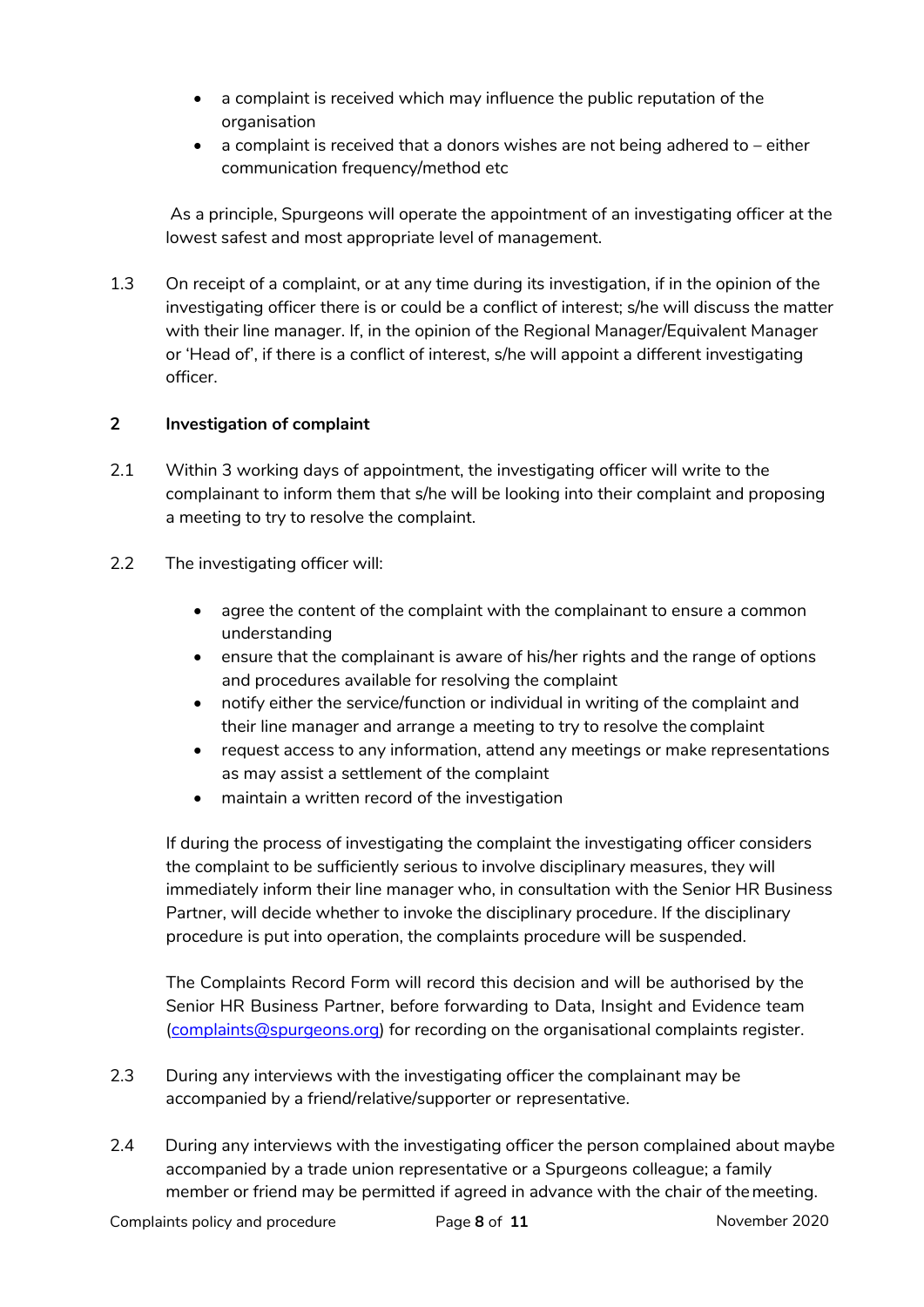2.5 The investigating officer will produce a report of his/her findings within 28 days of the receipt of the complaint and will discuss this with the complainant and the person complained about either individually or with all present.

# **3 Resolution of complaint**

A complaint may be resolved by:

- a resolution being reached which is acceptable to all involved
- any misunderstandings which led to the complaint being resolved
- the circumstances which led to the complaint being changed so that they no longer give cause for concern
- a decision by the complainant to withdraw the complaint
- a mutual agreement
- an apology
- 3.1 If the complaint is resolved at this stage, the investigating officer will summarise the findings in writing sending a copy to the complainant, the person/service complained about and their line manager. A copy of the report will sent to the Regional Manager/Equivalent Manager or 'Head of'.
- 3.2 Throughout the complaints process, if a complainant is unable to read or write, the investigating officer will make suitable arrangements for communications with the complainant and enable them to make a statement with an affirmative signature. The investigating officer should encourage the complainant to bring a friend for support when making their statement.
- 3.3 Throughout the complaints process, if a complainant's usual language of communication is not English, the investigating officer will ensure that suitable translation arrangements are made. The investigating officer should encourage the complainant to bring a friend for support when making their statement.
- 3.3.1 During any interviews with the investigating officer the person complained about may be accompanied by a Spurgeons colleague; a family member or friend may be permitted if agreed in advance with the chair of themeeting.
- 3.4 If the complaint is not resolved at this stage the complainant will be advised of their right to appeal the outcome and have this reviewed. The purpose of this review is to seek to gain resolution of the complaint. See Stage 2 procedure.
- 3.5 If in the view of the complainant the complaint has not been properly investigated or the procedure not properly followed, this will be treated as a new complaint and investigated by the Regional Manager/Equivalent Manager or 'Head of'. This may take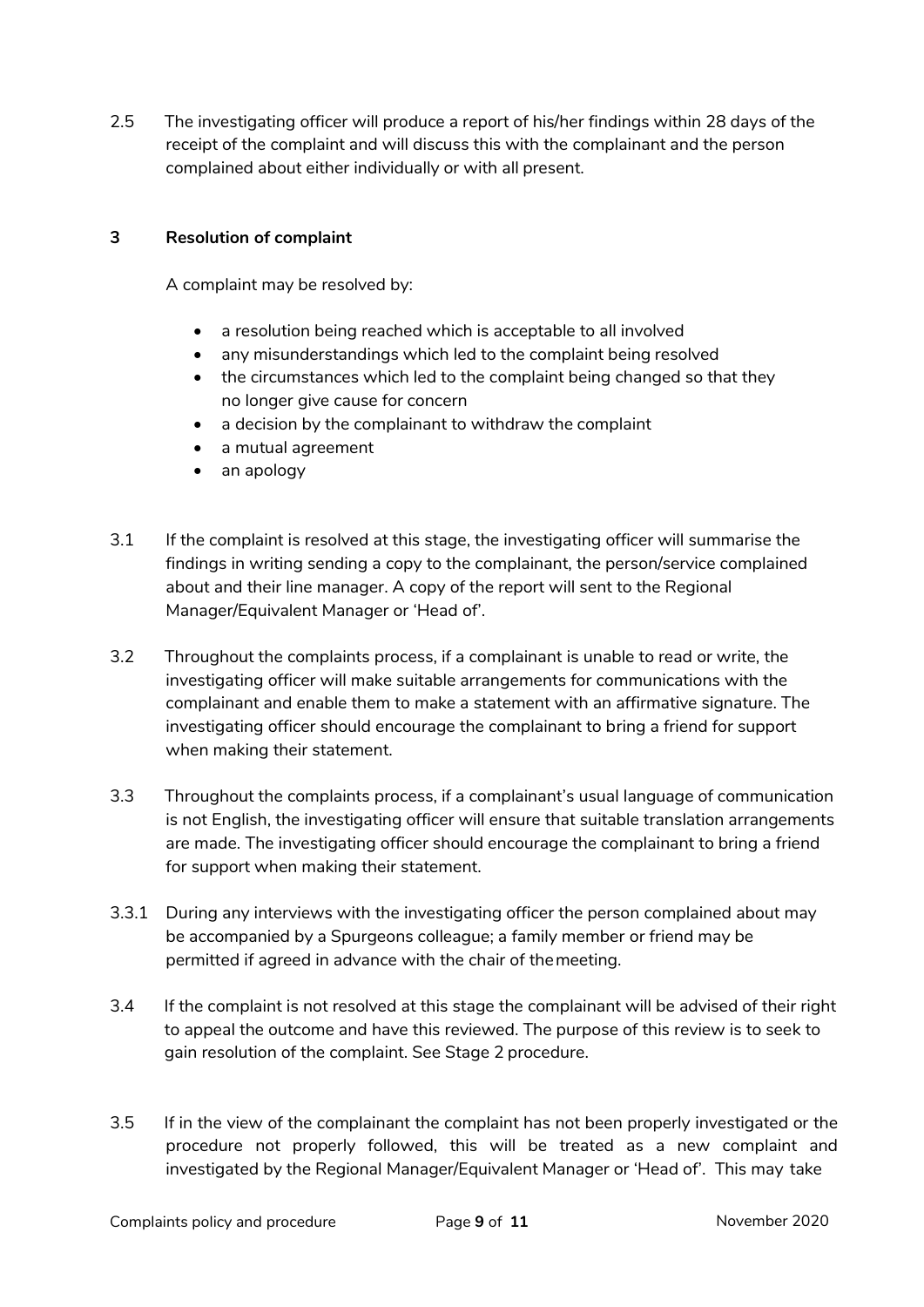place following a resolved complaint or an unresolved complaint. The Stage 1 procedure will be followed.

# **4 Reporting responsibilities**

On resolution of the complaint the investigating officer will update the Complaints Record Form which should then be sent to the Data, Insight and Evidence team [\(complaints@spurgeons.org\)](mailto:complaints@spurgeons.org) together with all relevant records, including correspondence and reports relating to the complaint (but not sensitive case file information). The Data, Insight and Evidence team will send this documentation to the Head of Practice and Head of People' so that the complaint can be signed off and the complaint log closed.

Details of complaints and appeal outcomes for complaints received through Children's Services are reported to the Standards and Outcomes Committee of the Board of Trustees on a quarterly basis.

Details and outcomes of complaints made to the Marketing and Fundraising function are reported to the External Communications and Fundraising Committee of the Board of Trustees as well as being annually reported to the Fundraising Standards Board (FRSB)

# **Stage 2 – Complaint Appeals**

- 1 If the complaint is not resolved at Stage 1 the complainant may appeal the outcome. The purpose of this appeal will be, if possible, to gain resolution of the complaint. If the complaint cannot be resolved, the appeals officer will make a decision including actions proposed to be taken.
- 2 The complaint appeal will be undertaken by whoever the Regional Manager/Equivalent Manager or 'Head of' nominates as appeals officer. The person nominated should be of an equivalent or senior level to the investigating officer and may be the Regional Manager/Equivalent Manager or 'Head of' themselves. The' Head of' may undertake the appeal where:
	- a complaint is deemed to be significantly serious
	- a complaint is received about a /Equivalent Manager or 'Head of'
	- a complaint is made about organisational policy
	- a complaint is made on behalf of an organisation where Spurgeons has a service or other contract
	- a complaint is received which may influence the public reputation of the organisation
- 3 Upon receipt of an appeal the appeals officer will:
	- advise in writing the person complained about (and their line manager) that the complaint has been referred to appeal and the reasons given for the appeal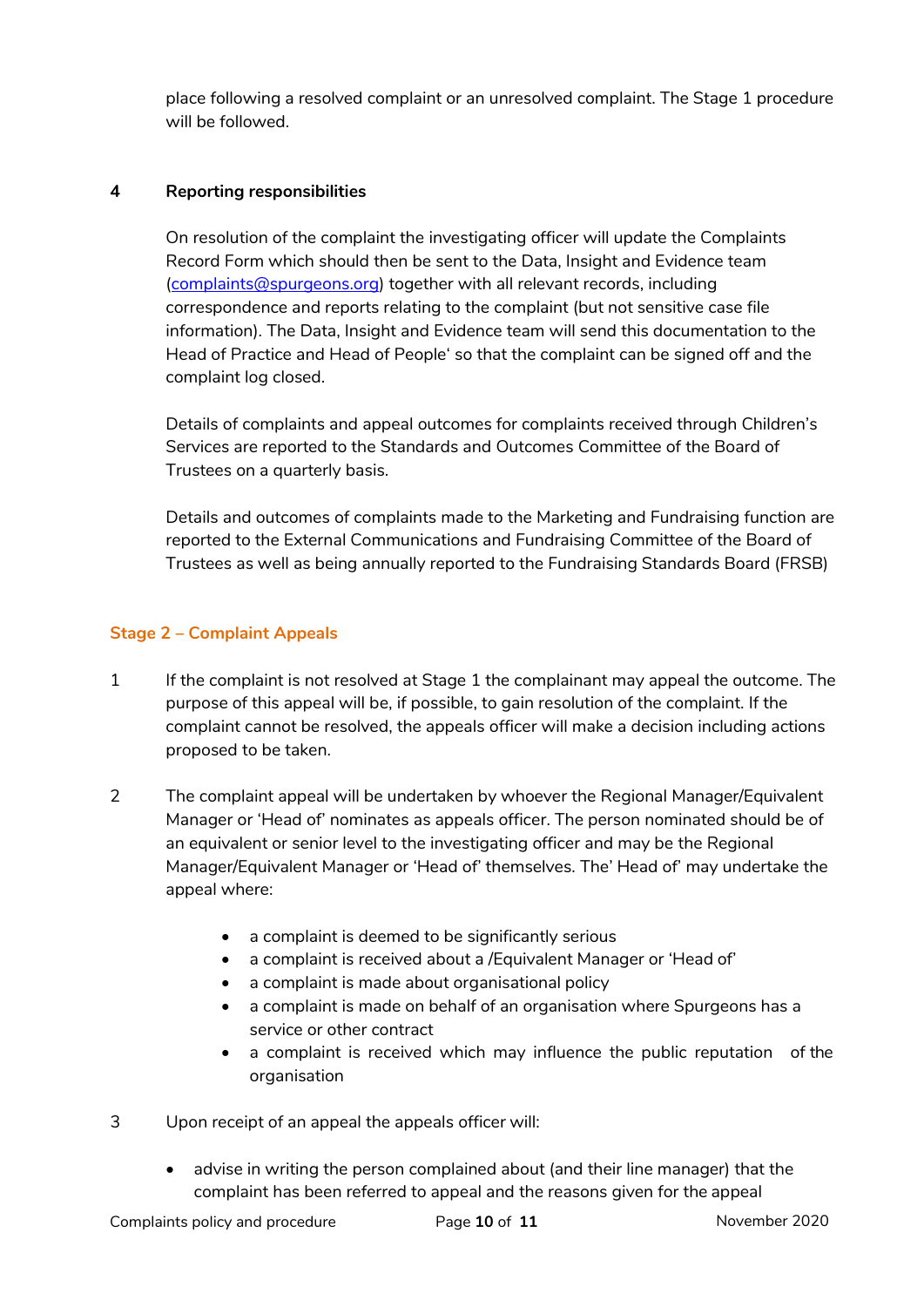- ensure that the person complained about is fully aware of all relevant options, outcomes and timescales concerning this stage of the procedure
- confirm to the complainant in writing, within 72 hours of receipt of the appeal, that the outcome of the complaint is under review and introducing themselves as the appeals officer
- ensure the complainant is fully aware of all the relevant options, outcomes and timescales concerning this stage of the procedure
- 4 The appeals officer will review evidence collected during the Stage 1 complaint investigation and maintain a written record of the appeal, and may:
	- interview the complainant
	- interview the person complained about
	- interview the investigating officer
	- request access to any information, attend any meetings or make representations as may assist a settlement of the complaint
- 5 If the appeals officer considers the complaint to be sufficiently serious to involve disciplinary measures, s/he will, in consultation with the Senior HR Business Partner, decide whether to invoke the disciplinary procedure. If the disciplinary procedure is put into operation, the complaints appeal procedure will be suspended.
- 6 The Stage 2 Appeals procedure continues as outlined in Section 2 above substituting appeals officer for investigating officer.

7. At the conclusion on any formal written appeal complaint or appeal, a copy of the report will be sent to the Head of People and Head of Department. For Children's Services this will be the Head of Practice.

8. Following the appeal meeting, the outcome will be notified in writing within 7 days wherever possible. The outcome of the meeting will be final. On conclusion of the outcome of the appeal meeting there is no further right of appeal within Spurgeons. Any further complaint will need to be made to The Charity Commission.